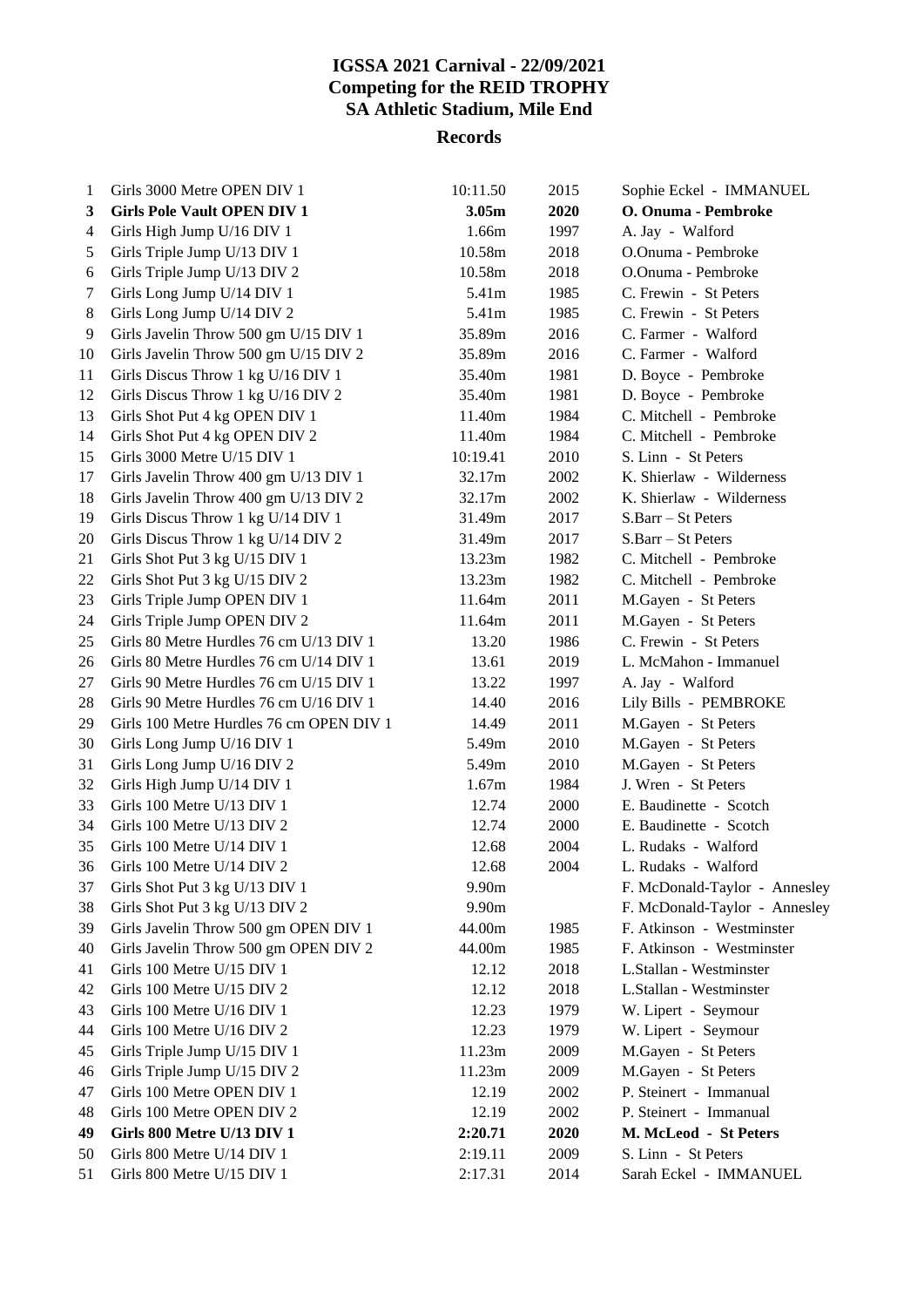## **IGSSA 2021 Carnival - 22/09/2021 Competing for the REID TROPHY SA Athletic Stadium, Mile End**

#### **Records**

| 52  | Girls 800 Metre U/16 DIV 1               | 2:13.83 | 2015 | Sarah Eckel - IMMANUEL          |
|-----|------------------------------------------|---------|------|---------------------------------|
| 53  | Girls High Jump U/15 DIV 1               | 1.68m   | 1985 | A. Inverarity - Pembroke        |
| 54  | Girls 800 Metre OPEN DIV 1               | 2:09.46 | 2017 | Sarah Eckel - Immanual          |
| 55  | Girls Discus Throw 1 kg U/13 DIV 1       | 30.85m  | 2008 | A. Smallwood-Simpson - Pembroke |
| 56  | Girls Discus Throw 1 kg U/13 DIV 2       | 30.85m  | 2008 | A. Smallwood-Simpson - Pembroke |
| 57  | Girls Shot Put 3 kg U/14 DIV 1           | 11.18m  | 1981 | C. Mitchell - Pembroke          |
| 58  | Girls Shot Put 3 kg U/14 DIV 2           | 11.18m  | 1981 | C. Mitchell - Pembroke          |
| 59  | Girls Long Jump OPEN DIV 1               | 5.83m   | 2011 | M Gayen - St Peters             |
| 60  | Girls Long Jump OPEN DIV 2               | 5.83m   | 2011 | M Gayen - St Peters             |
| 61  | Girls 1000 Metre Steeplechase OPEN DIV 1 | 3:18.81 | 2013 | Sophie Eckel - IMMANUEL         |
| 62  | Girls 1000 Metre Steeplechase OPEN DIV 2 | 3:18.81 | 2013 | Sophie Eckel - IMMANUEL         |
| 63  | Girls Triple Jump U/16 DIV 1             | 11.59m  | 2008 | M. Gayen - ST PETERS            |
| 64  | Girls Triple Jump U/16 DIV 2             | 11.59m  | 2008 | M. Gayen - ST PETERS            |
| 65  | Girls 100 Metre CHAMPIONSHIP             | 12.04   | 2018 | L.Stallan - Westminster         |
| 66  | Girls Long Jump U/13 DIV 1               | 5.11m   | 1984 | C. Frewin - St Peters           |
| 67  | Girls Long Jump U/13 DIV 2               | 5.11m   | 1984 | C. Frewin - St Peters           |
| 68  | Girls Javelin Throw 400 gm U/14 DIV 1    | 38.21m  | 2010 | E. Checker - IMMANUEL           |
| 69  | Girls Javelin Throw 400 gm U/14 DIV 2    | 38.21m  | 2010 | E. Checker - IMMANUEL           |
| 70  | Girls Discus Throw 1 kg U/15 DIV 1       | 35.34m  | 1982 | C. Mitchell - Pembroke          |
| 71  | Girls Discus Throw 1 kg U/15 DIV 2       | 35.34m  | 1982 | C. Mitchell - Pembroke          |
| 72  | Girls Shot Put 3 kg U/16 DIV 1           | 11.50m  | 2017 | Z.Wilmhurst - Pulteney          |
| 73  | Girls Shot Put 3 kg U/16 DIV 2           | 11.50m  | 2017 | Z.Wilmhurst - Pulteney          |
| 74  | Girls High Jump OPEN DIV 1               | 1.75m   | 1987 | A. Inverarity - Pembroke        |
| 75  | Girls 200 Metre U/13 DIV 1               | 26.50   | 1982 | J. Frewin - St Peters           |
| 76  | Girls 200 Metre U/13 DIV 2               | 26.50   | 1982 | J. Frewin - St Peters           |
| 77  | Girls 200 Metre U/14 DIV 1               | 26.32   | 1997 | O. Corso - Pembroke             |
| 78  | Girls 200 Metre U/14 DIV 2               | 26.32   | 1997 | O. Corso - Pembroke             |
| 79  | Girls 200 Metre U/15 DIV 1               | 25.53   | 1997 | A. Baker - Seymour              |
| 80  | Girls 200 Metre U/15 DIV 2               | 25.53   | 1997 | A. Baker - Seymour              |
| 81  | Girls 200 Metre U/16 DIV 1               | 25.43   | 2017 | M.Murphy - Wilderness           |
| 82  | Girls 200 Metre U/16 DIV 2               | 25.43   | 2017 | M.Murphy - Wilderness           |
| 83  | Girls 200 Metre OPEN DIV 1               | 24.82   | 2002 | P. Steinert - Immanual          |
| 84  | Girls 200 Metre OPEN DIV 2               | 24.82   | 2002 | P. Steinert - Immanual          |
| 85  | Girls Triple Jump U/14 DIV 1             | 10.90m  | 2019 | O. Onuma - Pembroke             |
| 86  | Girls Triple Jump U/14 DIV 2             | 10.90m  | 2019 | O. Onuma - Pembroke             |
| 87  | Girls Long Jump U/15 DIV 1               | 5.56m   | 2009 | M. Gayen - St Peters            |
| 88  | Girls Long Jump U/15 DIV 2               | 5.56m   | 2009 | M. Gayen - St Peters            |
| 89  | Girls Javelin Throw 500 gm U/16 DIV 1    | 37.06m  | 2006 | K. Pilmore - WESTMINSTER        |
| 90  | Girls Javelin Throw 500 gm U/16 DIV 2    | 37.06m  | 2006 | K. Pilmore - WESTMINSTER        |
| 91  | Girls Discus Throw 1 kg OPEN DIV 1       | 37.40m  | 1984 | C. Mitchell - Pembroke          |
| 92  | Girls Discus Throw 1 kg OPEN DIV 2       | 37.40m  | 1984 | C. Mitchell - Pembroke          |
| 93  | Girls 400 Metre U/13 DIV 1               | 61.94   | 2017 | P.Maerschel - St Peters         |
| 94  | Girls 400 Metre U/14 DIV 1               | 59.59   | 2015 | R. Pittman - ST PETERS GI       |
| 95  | Girls High Jump U/13 DIV 1               | 1.65m   | 1985 | R. Wren - St Peters             |
| 96  | Girls 400 Metre U/15 DIV 1               | 58.73   | 2004 | B. Connolly - Pembroke          |
| 97  | Girls 400 Metre U/16 DIV 1               | 57.30   | 1984 | R. Harris - Pembroke            |
| 98  | Girls 400 Metre OPEN DIV 1               | 55.91   | 2018 | R.Pittman - St Peters           |
| 99  | Girls 1500 Metre U/14 DIV 1              | 4:46.47 | 2009 | S. Linn - St Peters             |
| 100 | Girls 1500 Metre U/14 DIV 2              | 4:46.47 | 2009 | S. Linn - ST PETERS             |
|     |                                          |         |      |                                 |